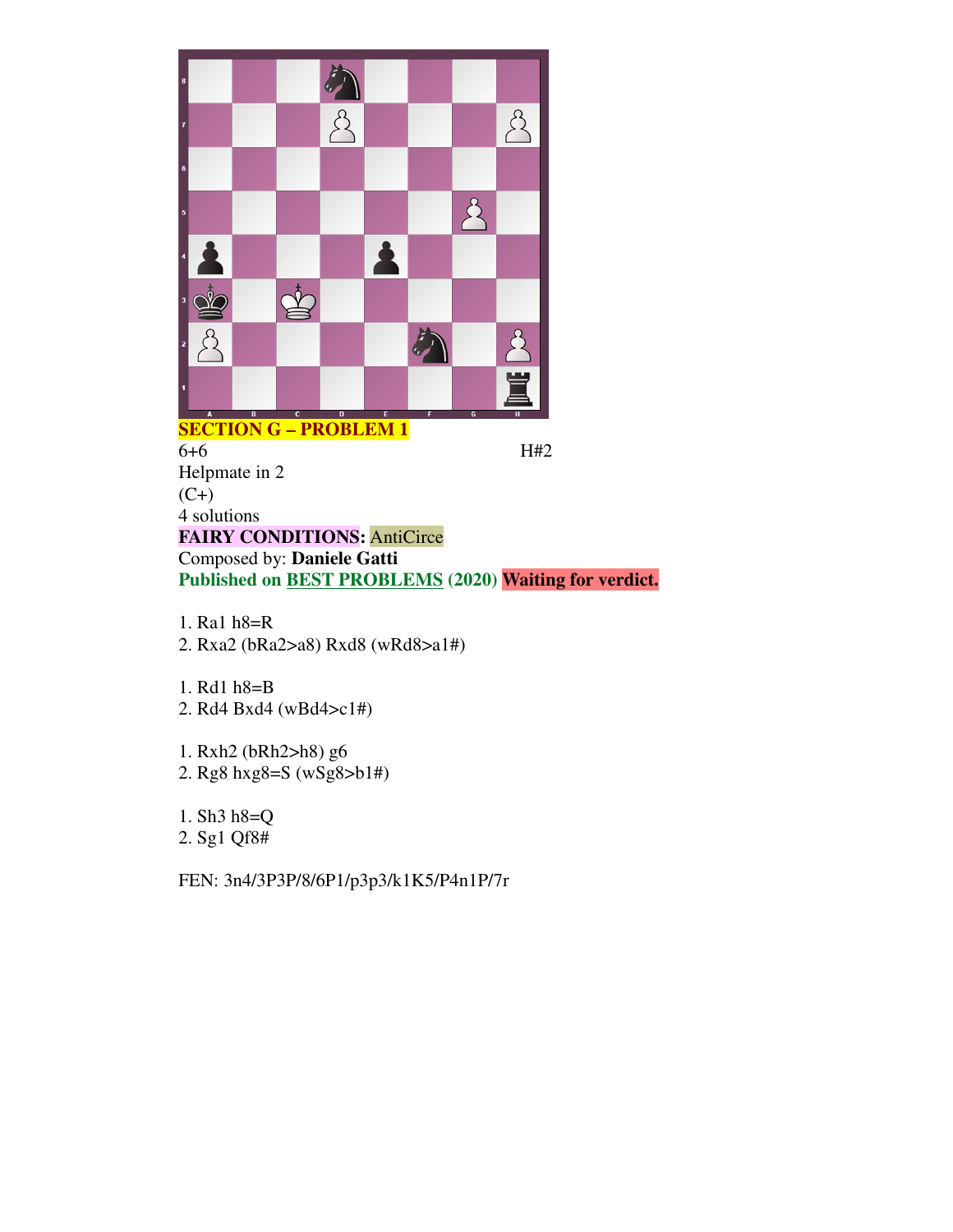

**SECTION G – PROBLEM 2** 5+8 H#2 Helpmate in 2  $(C+)$ 2 solutions **FAIRY CONDITIONS:** AntiCirce Composed by: **Daniele Gatti Published on BEST PROBLEMS (2020) Waiting for verdict.**

- 1. Rxa2 (bRa2>a8) Rxa3 (wRa3>a1) 2. O-O-O Ra8# [model mate]
- 1. Rxh2 (bRh2>h8) Rxh3 (wRh3>h1) 2. O-O Se7# [model mate]

FEN: 4k3/1p1p1pp1/5p1/3N4/2K5/p2R3p/P3r2P/8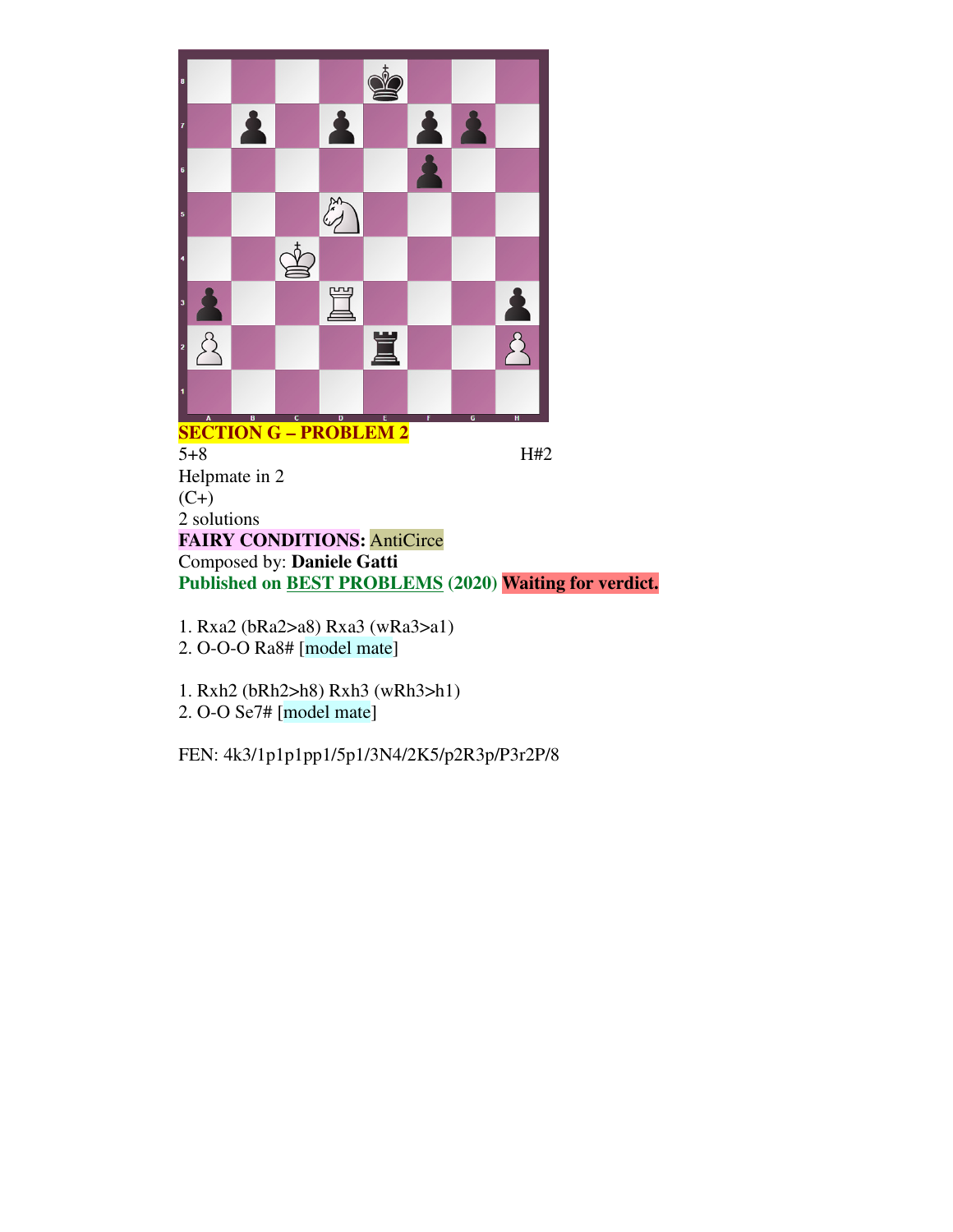

**SECTION G – PROBLEM 3** 1+15 ser-#55 Series-directmate in 55  $(C+)$ **FAIRY CONDITIONS:** AntiCirce Composed by: **Daniele Gatti Published on BEST PROBLEMS (2021) Waiting for verdict.**

**1.Ke2** 2. Ke3 3. Kxd4[wKd4->e1] 4. Kd1 5. Kc2 6. Kb1 7. Ka2 8. Kxa3[wKa3->e1] 9. Kd1 10. Kc2 11. Kb1 12. Ka2 13. Ka3 14. Kxa4[wKa4- >e1] 15. Kd1 16. Kc2 17. Kb1 18. Ka2 19. Ka3 20. Ka4 21. Kb5 22. Kc5 23. Kxd6[wKd6->e1] 24. Ke2 25. Ke3 26. Kd4 27. Kc5 28. Kb5 29. Ka6 30. Kxa7[wKa7->e1] 31. Ke2 32. Ke3 33. Kd4 34. Kc5 35. Kb5 36. Ka6 37. Ka7 38. Kb8 39. Kc8 40. Kd7 41. Ke7 42. Kxf7[wKf7->e1] 43. Ke2 44. Ke3 45. Kd4 46. Ke5 47. Ke6 48. Kf7 49. Kxg8[wKg8->e1] 50. Ke2 51. Ke3 52. Kd4 53. Ke5 54. Kf5 55. Kg5#

FEN: b3n1r1/r4p2/3r1r2/b6k/n1pr4/r1p5/1p6/5K2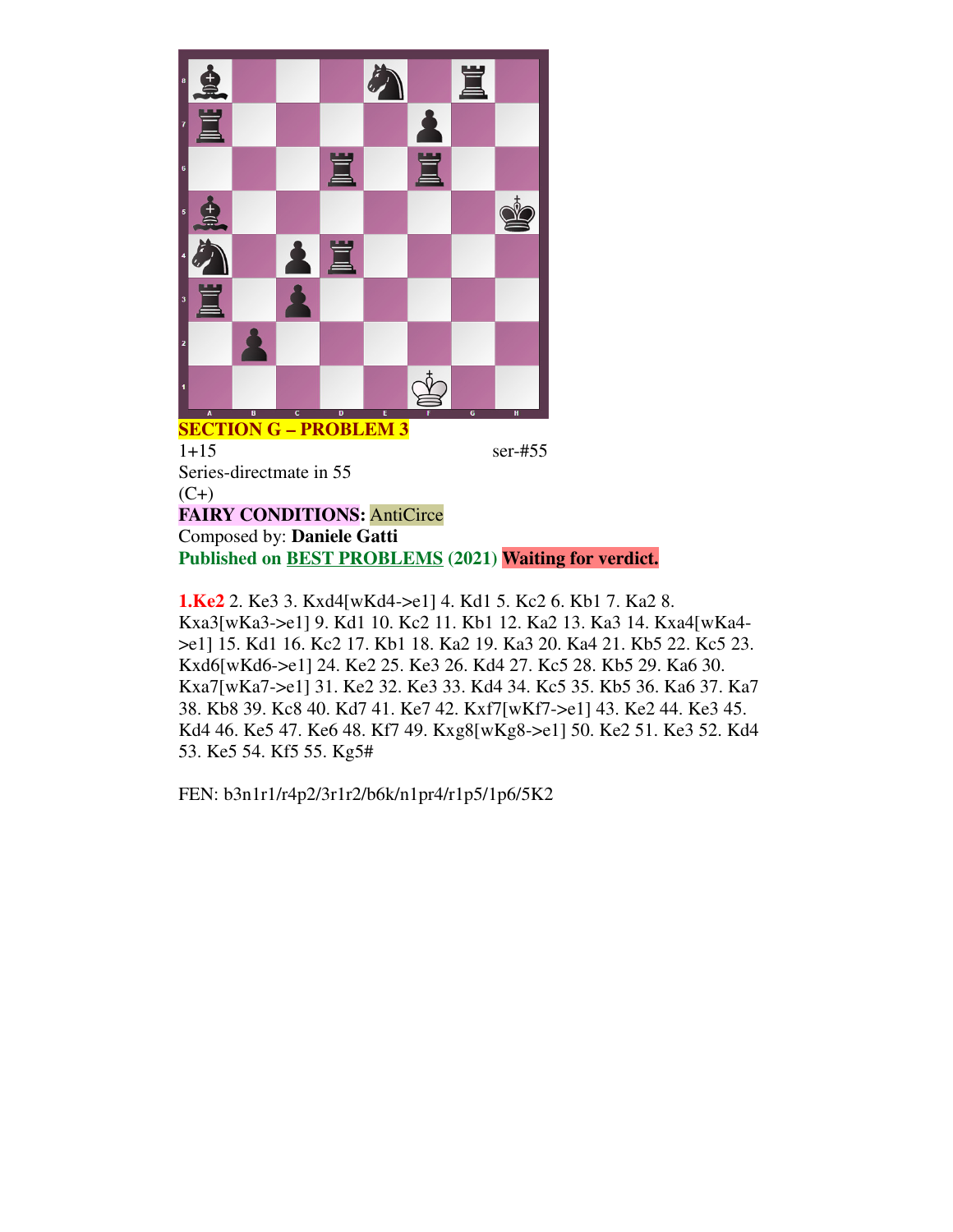

6+7 ser=28 Series-stalemate in 28  $(C+)$ **FAIRY CONDITIONS:** AntiCirce Madrasi AlphabeticChess Composed by: **Daniele Gatti Published on BEST PROBLEMS (2021) Waiting for verdict.**

**1. Kb4** 2. a3 3. a8=B 4. a7 5. a6 6. a5 7. a4 8. Kc5 9. Kd6 10. Ke7 11. Kxf7 (wKf7>e1) 12. Kf2 13. Kxg2 (wKg2>e1) 14. Bb7 15. a8=B 16. a7 17. a6 18. a5 19. Bc8 20. Bg2 21. a8=Q 22. a7 23. a6 24. Qb7 25. a8=B 26. Qf7 **27. Bf3 =**

FEN: 7k/P4p2/P7/P4b2/P5b1/K6b/P5b1/5b2

## **Final position**

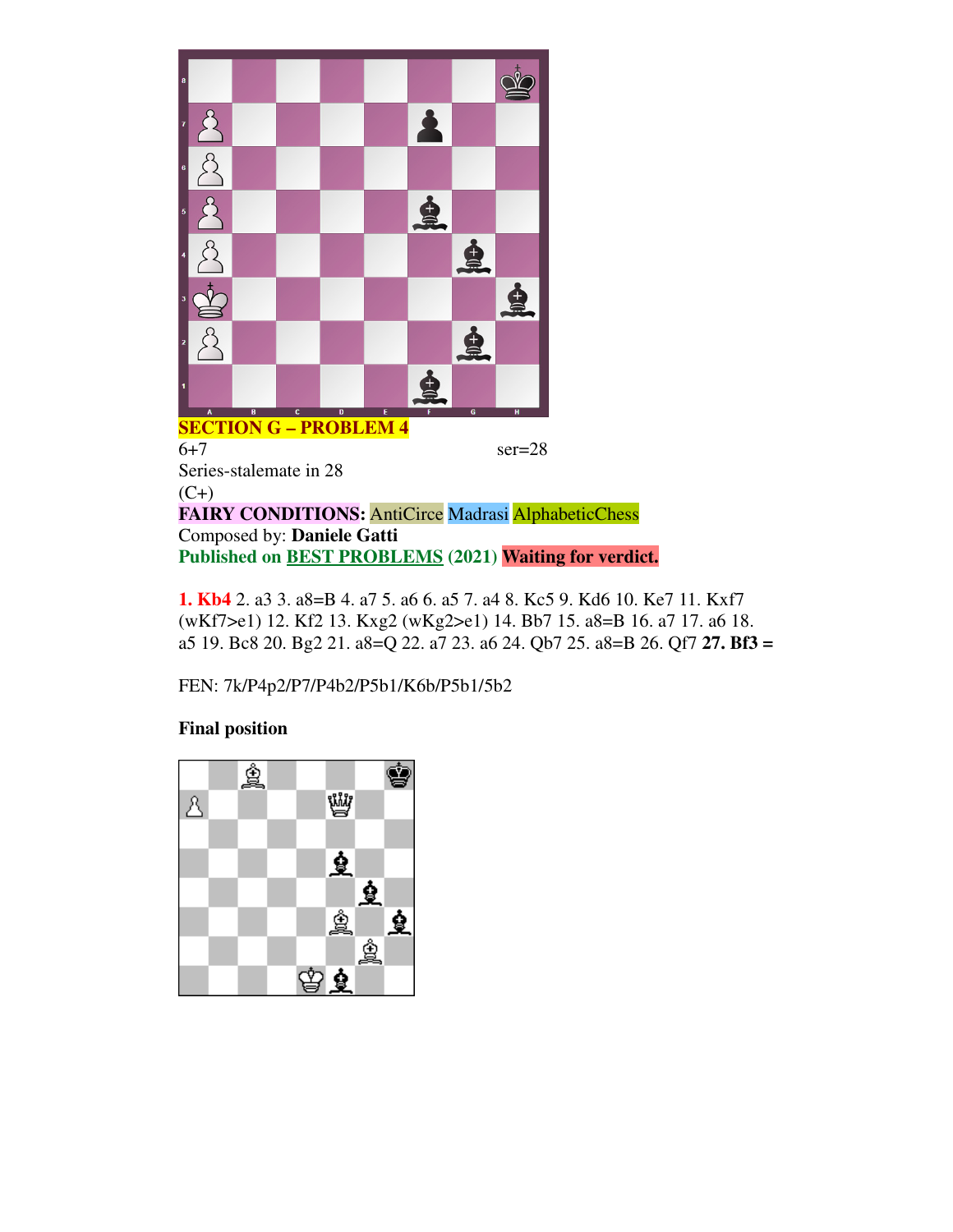

## **SECTION G – PROBLEM 5** 11+2 ser#9 Series-directmate in 9  $(C+)$ **FAIRY CONDITIONS:** AntiKings Composed by: **Daniele Gatti Published on BEST PROBLEMS (2021) Waiting for verdict.**

## **1. Re6!**

*(1. Rd5? 2. R7d6 3. R8d7 4. Ra8 5. Rfb8 6. Rgc8 7. Rgg8 8. Rgd8 9. e8=B+ not mate! 9 ... Kg7/Kh7)*

**2. Rd5 3. Rdd6 4. Ra8 5. Rfb8 6. Rgc8 7. Rgg8 8. Rgd8 9. e8=B#** *(9. e8=S+? Kg7!)*

FEN: 3RRRRk/3RP1R1/2PR1p2/6K1/3P4/8/8/8